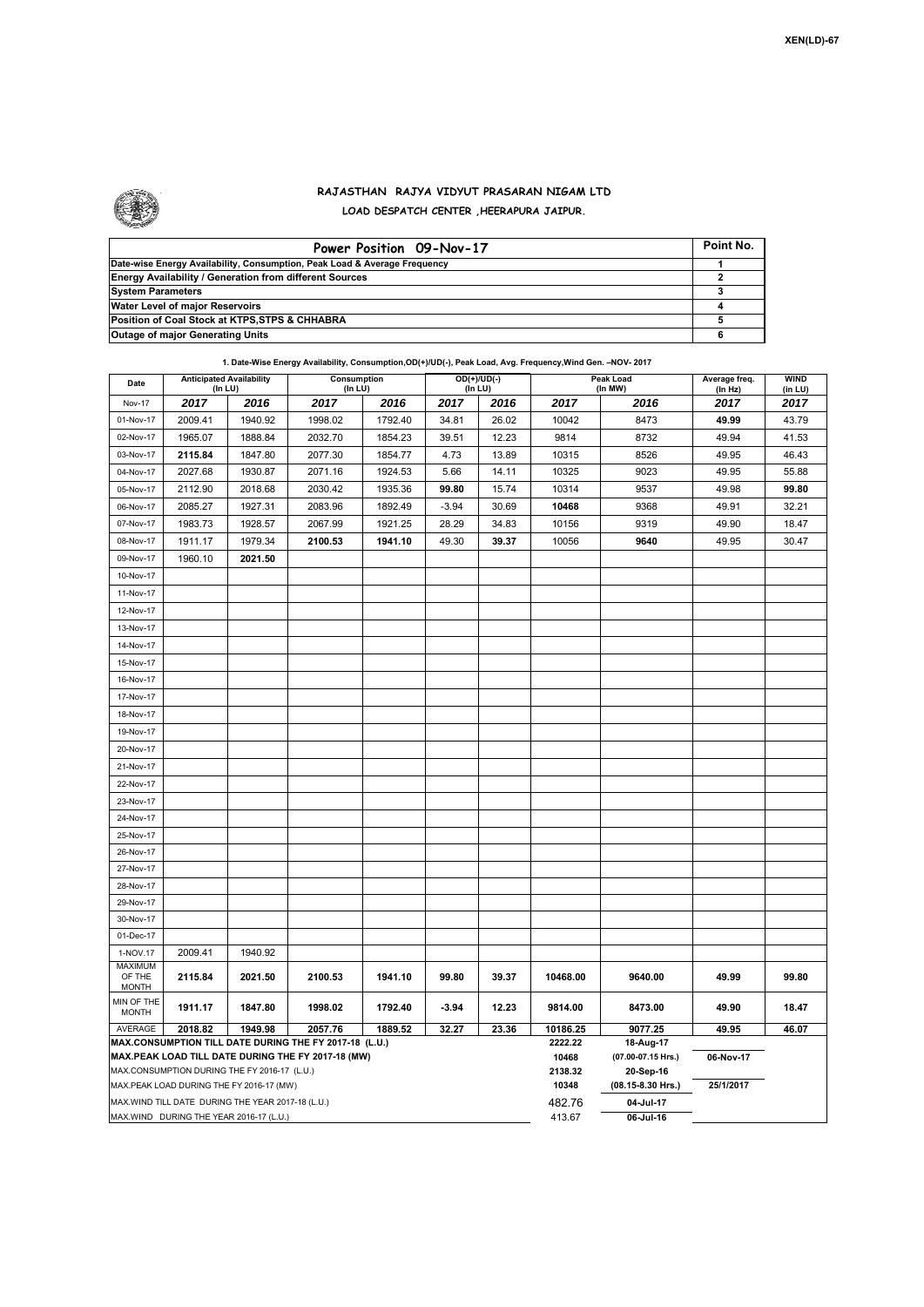| (In LU)             |                                                            |                  |                             |                  |  |  |  |  |  |
|---------------------|------------------------------------------------------------|------------------|-----------------------------|------------------|--|--|--|--|--|
| S.No.               | Sources Available to Rajasthan / Installed                 | Prior            | Prior                       | Actual           |  |  |  |  |  |
|                     | Capacity as on 30.09.2016                                  |                  | assessment of assessment of | Energy           |  |  |  |  |  |
|                     | (In MW)                                                    | Avail. For next  | Avail.                      | <b>Received</b>  |  |  |  |  |  |
|                     |                                                            | Day              |                             |                  |  |  |  |  |  |
|                     |                                                            |                  | 8-Nov-17                    |                  |  |  |  |  |  |
| 1<br>$\overline{2}$ | KTPS (1240/1240)<br>STPS (1500/1500)                       | 245.00<br>275.00 | 271.00<br>212.00            | 263.23<br>229.05 |  |  |  |  |  |
| 3                   | DHOLPUR GAS CCPP (330/330)                                 | 0.00             | 0.00                        | 0.00             |  |  |  |  |  |
| 4                   | RAMGARH (273.5/273.5)                                      | 44.00            | 44.00                       | 40.29            |  |  |  |  |  |
| 5                   | RAPP-A(200/200)                                            | 41.00            | 41.00                       | 41.96            |  |  |  |  |  |
| 6                   | MAHI (140/140)                                             | 0.00             | 0.00                        | 3.11             |  |  |  |  |  |
| 7                   | CHAMBAL (RPS+JS) (135.5/271)                               | 38.62            | 38.62                       | 31.52            |  |  |  |  |  |
| 8                   | <b>GIRAL LIGNITE (250/250)</b>                             | 0.00             | 0.00                        | 0.00             |  |  |  |  |  |
| 9                   | CHHABRA TPS 1000/1000)                                     | 164.00           | 108.00                      | 237.92           |  |  |  |  |  |
| 10                  | ADANI (TPS) + KALISINDH (TPS)                              | 271.00           | 304.70                      | 297.45           |  |  |  |  |  |
|                     | (1200+1200/1320+1200)                                      |                  |                             |                  |  |  |  |  |  |
| 11                  | WIND FARM (3980.40/4119.15)                                | 30.00            | 14.05                       | 30.47            |  |  |  |  |  |
| 12                  | SOLAR POWER(737.70/1295.70)<br>CAPTIVE POWER PLANTS        | 0.00             | 0.00                        | 0.00             |  |  |  |  |  |
| 13<br>14            | REGIONAL (INTRA STATE) O.A. (VLTPS)                        | 0.00<br>0.00     | 0.00<br>0.00                | 0.00<br>0.00     |  |  |  |  |  |
| 15                  | OPEN ACCESS                                                | 26.65            | 35.01                       | 35.01            |  |  |  |  |  |
| 16                  | BIOMASS - (101.95/119.25)                                  | 4.00             | 4.00                        | 4.35             |  |  |  |  |  |
| 17                  | BARSINGHSAR LTPS(250/250)                                  | 53.00            | 53.00                       | 51.93            |  |  |  |  |  |
| 18                  | RAJWEST (1080/1080)                                        | 172.00           | 172.00                      | 176.31           |  |  |  |  |  |
|                     | <b>TOTAL (A): 1-18</b>                                     | 1364.27          | 1297.38                     | 1442.60          |  |  |  |  |  |
| 19                  | <b>BBMB COMPLEX</b>                                        |                  |                             |                  |  |  |  |  |  |
|                     | a) BHAKRA(230.79/1516.3)                                   | 22.82            | 22.20                       | 23.10            |  |  |  |  |  |
|                     | b) DEHAR (198/990)                                         | 9.64             | 9.92                        | 9.28             |  |  |  |  |  |
|                     | c) PONG (231.66/396)                                       | 16.55            | 28.25                       | 17.37            |  |  |  |  |  |
|                     | TOTAL: a TO c                                              | 49.02            | 60.36                       | 49.75            |  |  |  |  |  |
| 20                  | <b>CENTRAL STATIONS</b><br>d) SINGRAULI (300/2000)         |                  |                             |                  |  |  |  |  |  |
|                     | e) RIHAND<br>(310.24/3000)                                 | 89.23<br>120.26  | 89.27<br>126.17             | 89.27<br>125.92  |  |  |  |  |  |
|                     | f) UNCHAHAR-I(20/420)                                      | 2.69             | 2.79                        | 3.52             |  |  |  |  |  |
|                     | g) UNCHAHAR-II& III(61/630)                                | 23.67            | 24.02                       | 27.42            |  |  |  |  |  |
|                     | h) INDIRA GANDHI STPS(JHAJHAR) 0.00/1500)                  | 0.00             | 0.00                        | 0.00             |  |  |  |  |  |
|                     | i) NCTPS DADRI St-II (43.22/980) + DADRI-TH                | 15.94            | 15.31                       | 15.31            |  |  |  |  |  |
|                     | j) DADRI GAS (77/830)                                      | 2.76             | 3.05                        | 3.42             |  |  |  |  |  |
|                     | $k)$ ANTA<br>(83.07/419)                                   | 0.00             | 0.22                        | 8.13             |  |  |  |  |  |
|                     | I) AURAIYA<br>(61.03/663)                                  | 0.00             | 0.08                        | 0.08             |  |  |  |  |  |
|                     | m) NAPP<br>(44/440)                                        | 9.65             | 9.67                        | 9.67             |  |  |  |  |  |
|                     | n) RAPP-B<br>(125/440)                                     | 34.01            | 33.93                       | 33.93            |  |  |  |  |  |
|                     | o) RAPP-C<br>(88/440)                                      | 20.34            | 20.34                       | 20.34            |  |  |  |  |  |
|                     | p) SALAL<br>(20.36/690)<br>q) URI<br>(70.37/720)           | 0.89<br>2.89     | 0.89<br>2.78                | 0.93<br>2.81     |  |  |  |  |  |
|                     | r) TANAKPUR (10.86/94)                                     | 1.19             | 1.19                        | 1.15             |  |  |  |  |  |
|                     | s) CHAMERA - (105.84/540)                                  | 3.18             | 3.18                        | 3.18             |  |  |  |  |  |
|                     | t) CHAMERA-II (29.01/300)                                  | 1.69             | 1.79                        | 1.60             |  |  |  |  |  |
|                     | u) CHAMERA-III (25.21/231)                                 | 1.26             | 1.26                        | 1.26             |  |  |  |  |  |
|                     | v) DHAULIGANGA (27/280)                                    | 1.64             | 1.64                        | 1.64             |  |  |  |  |  |
|                     | w) DULHASTI (42.42/390)                                    | 5.22             | 5.22                        | 5.22             |  |  |  |  |  |
|                     | x) SEWA (13/120)                                           | 0.39             | 0.39                        | 0.39             |  |  |  |  |  |
|                     | y) NJPC (112.00/1500) + RAMPUR(31.808/412.02)              | 9.61             | 9.65                        | 10.10            |  |  |  |  |  |
|                     | z) TEHRI (75/1000)                                         | 4.76             | 4.76                        | 4.66             |  |  |  |  |  |
|                     | aa) KOTESHWR (33.44/400) + PARBATI3 (56.73/520)            | 6.43             | 6.43                        | 6.43             |  |  |  |  |  |
|                     | ab) TALA                                                   | 1.33             | 1.05                        | 1.05             |  |  |  |  |  |
|                     | ac) MUNDRA UMPP (380/4000)                                 | 51.60            | 69.60                       | 63.04            |  |  |  |  |  |
|                     | ad) SASAN (372/3960)<br>ae) FRKKA+KHLGN+TLCHR (70.18/3940) | 88.56<br>32.04   | 88.56<br>31.78              | 88.56<br>31.78   |  |  |  |  |  |
|                     | af) URS POWER(DADRI TH-I)                                  | 0.00             | 0.00                        | 0.00             |  |  |  |  |  |
|                     | TOTAL SCHEDULE(a TO af)                                    | 580.26           | 615.38                      | 610.56           |  |  |  |  |  |
|                     | LOSSES                                                     | $-30.61$         | $-32.30$                    | $-32.16$         |  |  |  |  |  |
|                     | NET SCHEDULED                                              | 549.65           | 583.08                      | 578.40           |  |  |  |  |  |
| 21                  | BILATERAL (REG.) EXCL. BANKING                             | 5.88             | 5.65                        | 5.65             |  |  |  |  |  |
| 22                  | <b>BANKING</b>                                             | 16.00            | 16.00                       | 16.00            |  |  |  |  |  |
| 23                  | BILATERAL(INTER-REG.). EXCLUDING (ISOA &                   | 97.15            | 96.70                       | 93.92            |  |  |  |  |  |
| 24                  | BANKING)<br>INTER STATE OPEN ACCESS (BILATERAL+IEX)        | $-26.65$         | $-35.01$                    | $-35.01$         |  |  |  |  |  |
| 25                  | INDIAN ENERGY EXCHANGE                                     | $-46.20$         | $-50.32$                    | $-50.32$         |  |  |  |  |  |
|                     | <b>TOTAL(B): (19 TO 25)</b>                                | 595.83           | 613.78                      | 608.63           |  |  |  |  |  |
|                     | TOTAL GENERATION (A +B) : 1 TO 25                          |                  |                             | 2051.23          |  |  |  |  |  |
|                     | OVER DRAWAL (+)/UNDER DRAWAL (-)                           |                  |                             | 49.30            |  |  |  |  |  |
|                     | <b>GRAND TOTAL</b>                                         | 1960.09          | 1911.17                     | 2100.53          |  |  |  |  |  |
|                     | <b>LAST YEAR</b>                                           | 2021.50          | 1979.34                     | 1941.09          |  |  |  |  |  |

## **2.Anticipated Availability/Generation From Different Sources**